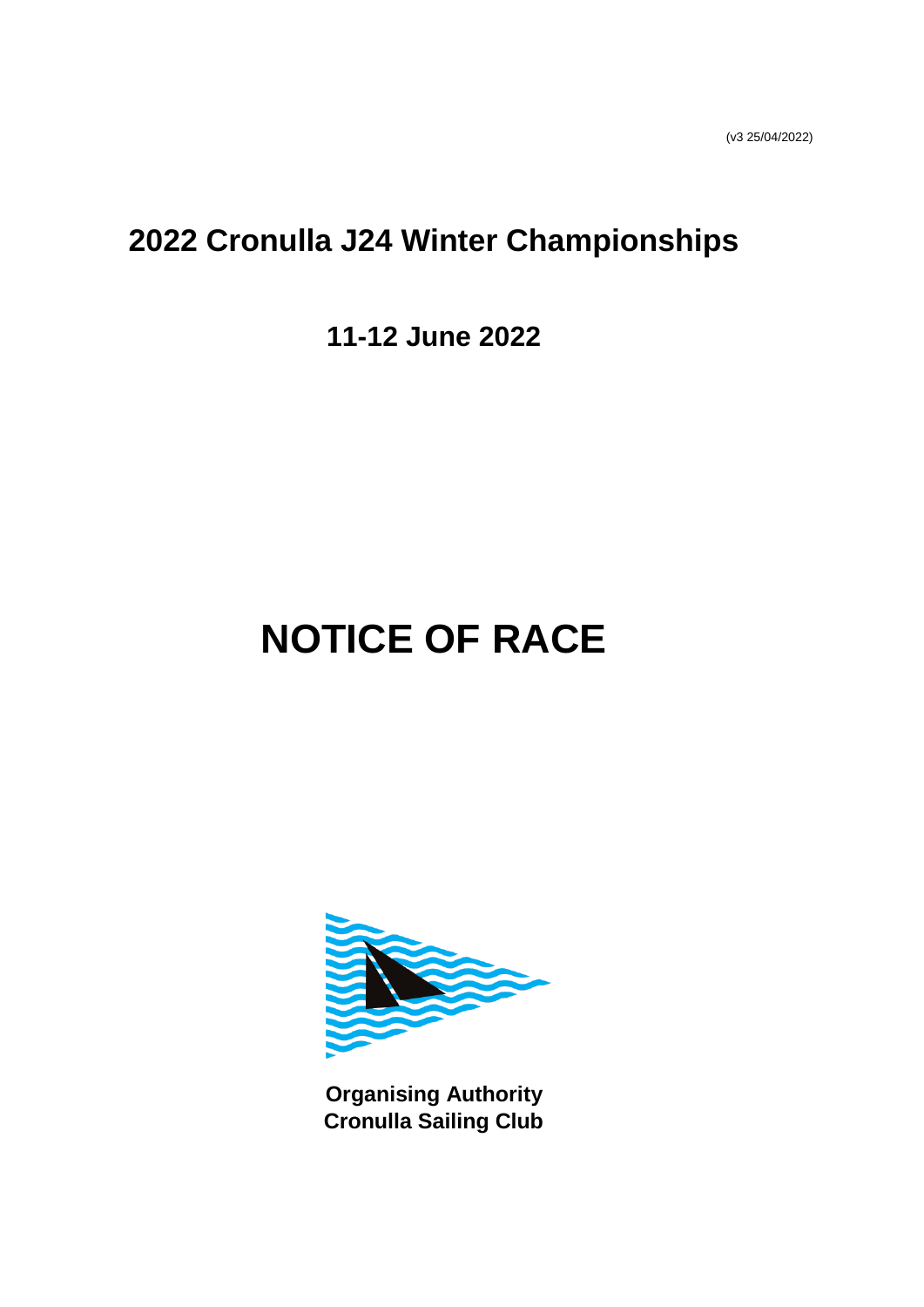# **2022 Cronulla J24 Winter Championships NOTICE OF RACE**

#### **1 RULES**

 1.1 The Championship will be governed by the **Rules** as defined in the Racing Rules of Sailing 2021-2024.

1.2 The current Prescriptions and Special Regulations of Australian Sailing shall apply.

#### **2 ALTERATIONS OF J24 CLASS RULES**

2.1 The Cronulla J24 Winter Championships is designed to promote competition between competing J24 crews.

2.2 All entrants are to be cognisant of the J24 Class Rules. Boats will not be formally measured but are expected to be broadly compliant with Class Rules, no extreme modifications will be accepted (e.g. Asymmetric Spinnakers).

## **3 ADVERTISING**

3.1 For the purpose of advertising, the classification of this championship shall be in accordance with ISAF Regulation 20.

# **4 ELIGIBILITY AND ENTRY**

4.1 The Regatta is open to all boats of the International J24 Class that fulfil the following requirements:

4.1.1 Each entrant and crew shall be a member of a Club affiliated with their respective State or National Yachting Association. Minimum of 2 crew members shall be at least 18 years.

4.1.2 The helmsperson nominated on the 'Entry Form' will be deemed to be in charge of the boat and shall be on board at all times.

4.1.3 Each participating boat shall be insured with valid third-party liability insurance with a minimum cover of \$10,000,000 per event. A copy of the certificate of currency or policy document shall be lodged with the Organizing Authority at the time of entry or at Registration.

4.1.4 Each boat shall hold and lodge with the Organising Authority, at the time of entry or at Registration, a current valid Australian Sailing Special Regulations Compliance Certificate, minimum of Category 7 plus (extra items as described in Cl.18 below).

4.2 Eligible boats may enter at **[cronullasc.com](http://www.cronullasc.com/)** prior to 1700hrs on Sunday 5<sup>th</sup> June 2022. Late entries will be accepted after Sunday  $5<sup>th</sup>$  June 2022, however an additional \$50 late entry fee will apply and all required documentation will be required to be presented at registration.

4.3 Owners, skippers and crews are not required to be financial members of their State or National J24 Class Association. J24 class membership will be promoted for boats planning to participate in class events.

4.4 The requirement for the owner of the J24 as shown on the measurement certificate to be a member of their State or National Class Association is waived. The requirement for each boat to hold and lodge with the Organising Authority a current Measurement Certificate and current Inventory of Required and Optional Equipment for the International J24 Class is waived.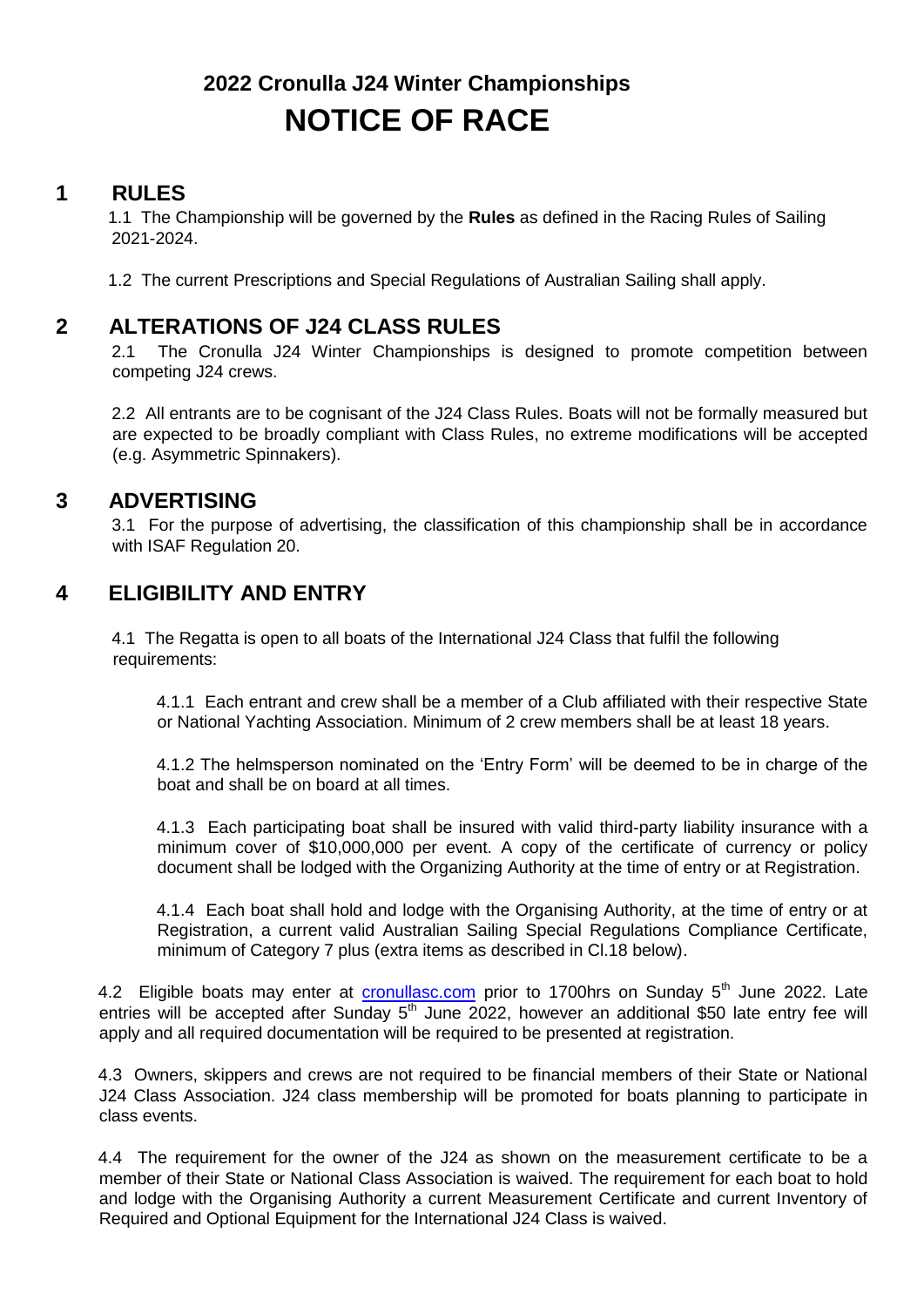# **5 ENTRY FEES**

- 5.1 Non-refundable entry fee is \$180 (inc. GST) is payable on entry. **A \$50 late entry fee will apply to all entries received after Sunday 5th June 2022.**
- 5.2 An after-race BBQ will be available for competitors on Saturday 11<sup>th</sup> June at no cost.

## **6 SCHEDULE OF EVENTS**

6.1 Eight (8) races are scheduled over two (2) days of racing.

6.2 A maximum of five (5) races may be sailed on one day.

6.3 No warning signal will be made after 1600hrs on Sunday 12 Jun 2022.

| Friday 10 Jun 2022<br>Crane available for use<br>Registration | $1200 - 2200$ hrs<br>$1600 - 2200$ hrs |
|---------------------------------------------------------------|----------------------------------------|
| Saturday 11 Jun 2022                                          |                                        |
| Registration                                                  | $0800 - 0900$ hrs                      |
| Regatta Briefing                                              | 1000hrs                                |
| Racing First Warning Signal                                   | 1155hrs                                |
| Sunday 12 Jun 2022                                            |                                        |
| Racing First Warning Signal                                   | 1055hrs                                |
| <b>Prize Giving BBQ</b>                                       | On Completion of Racing                |
| Monday 13 Jun 2022                                            |                                        |

# Crane available for use 0800 – 1200hrs

#### **7 REGISTRATION**

7.1 Registration will be conducted downstairs at CSC at the nominated times.

#### **8 SAILING INSTRUCTIONS**

8.1 Sailing Instructions will be available upon registration at the CSC and will be available online at the CSC and J24 Australia website prior.

#### **9 RACING AREA**

9.1 The races will be conducted on Bate Bay.

#### **10 COURSES**

10.1 All courses will be Windward/Leeward.

10.2 Windward legs will be no more than 800m to promote close racing and minimise wait times between races

#### **11 PENALTIES**

11.1 Rule 44.1 is changed so that the Two-Turns Penalty is replaced by the One-Turn Penalty.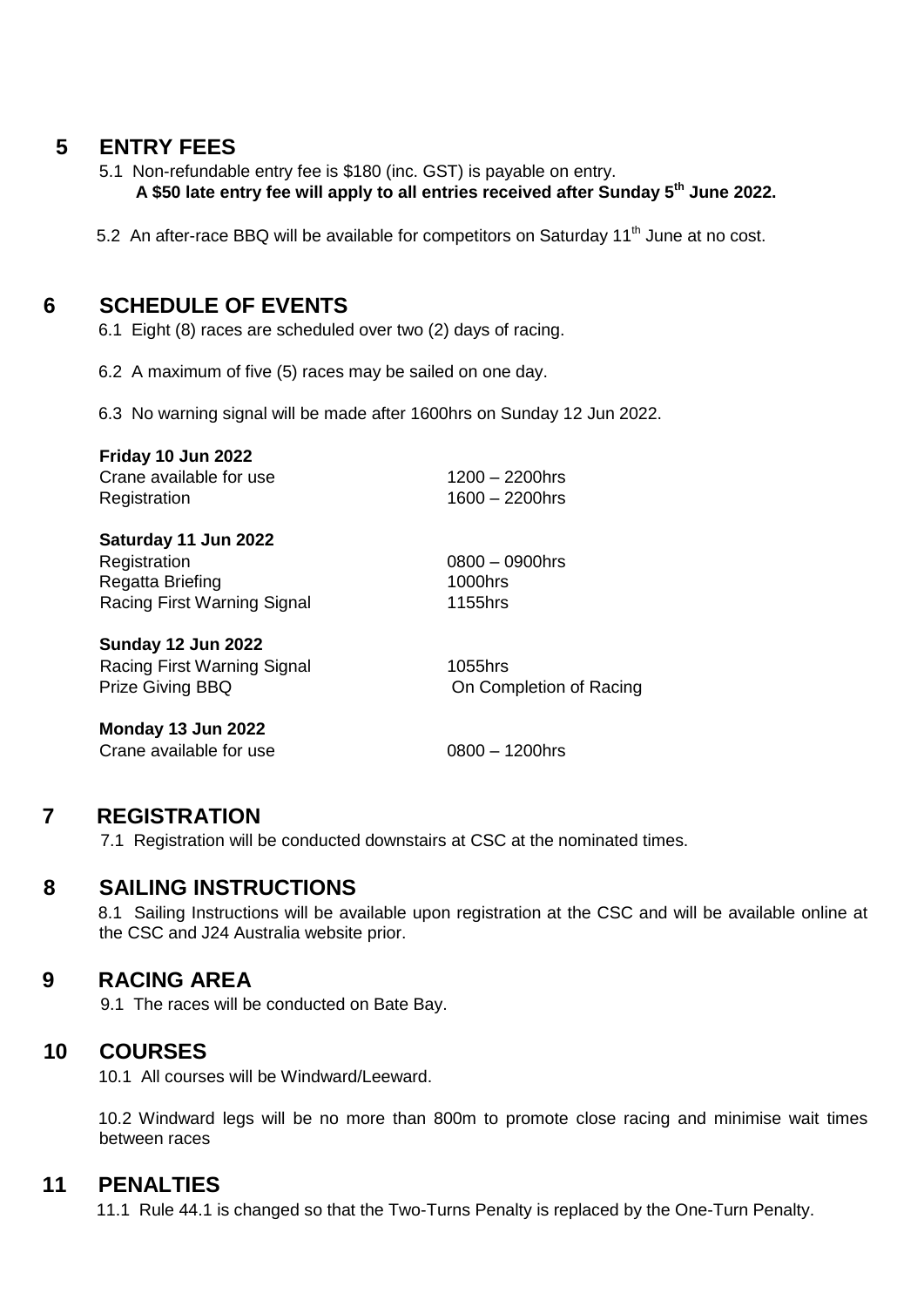#### **12 SCORING**

12.1 Eight (8) races are scheduled, of which four (4) completed races are required to constitute the series. Each boat's series score will be the total of her race scores, with one discard to be allowed after 5 races are completed.

12.2 Performance Handicap System (PHS) results will be decided by application of the Time Correction Factor (TCF). The initial TCF will be allocated by the Race Committee, will be recalculated between races and will not be subject to redress. This changes rule RRS 62.1(a).

# **13 HAUL OUT RESTRICTIONS**

13.1 Boats shall remain in the water from 2200hrs on Friday 10 Jun 2022 until completion of racing. Rudders shall remain affixed to the boat in their normal position during this time.

13.2 The Race Committee may approve a request for a boat to be hauled out at any time provided it is satisfied that this is required for essential repairs. When haul out is approved no other work shall be done other than work that could not have been done while afloat.

# **14 PLASTIC POOLS AND DIVING EQUIPMENT**

14.1 Underwater breathing apparatus, closed plastic pools or their equivalent shall not be used around boats after 2200hrs on Friday 10 Jun 2022 until the completion of racing.

#### **15 RADIO COMMUNICATIONS**

15.1 A boat shall neither make radio transmission while racing nor receive radio communication not available to all boats. This restriction also applies to mobile phones.

15.2 In accordance with rule 41, the Race Committee may broadcast the course to be sailed, names/sail numbers of OCS boats, and/or any other information of interest to competitors on CH 73 Any failure of, or defect in, such a broadcast will not be grounds for redress. For this purpose, boats shall carry a handheld VHF radio. Boats may transmit on VHF radio to communicate in the event of an emergency, upon retiring from a race or at the request of the Race Committee.

#### **16 PRIZES**

16.1 Prizes will be awarded to boats placed first through third overall and first through third on PHS handicap.

#### **17 CRANE, TRAILER STORAGE & YACHT BERTHS**

17.1 CSC will provide crane access for launching from 1200 – 2200hrs Friday 10 Jun 2022, for retrieval after racing on Sunday and from 0800-1200 Monday 13 Jun 2022.

17.2 CSC will provide berths for all visiting yachts from Thursday 9 June to Monday 13 Jun 2022.

17.3 Trailer storage is available at the CSC for the duration of the Regatta.